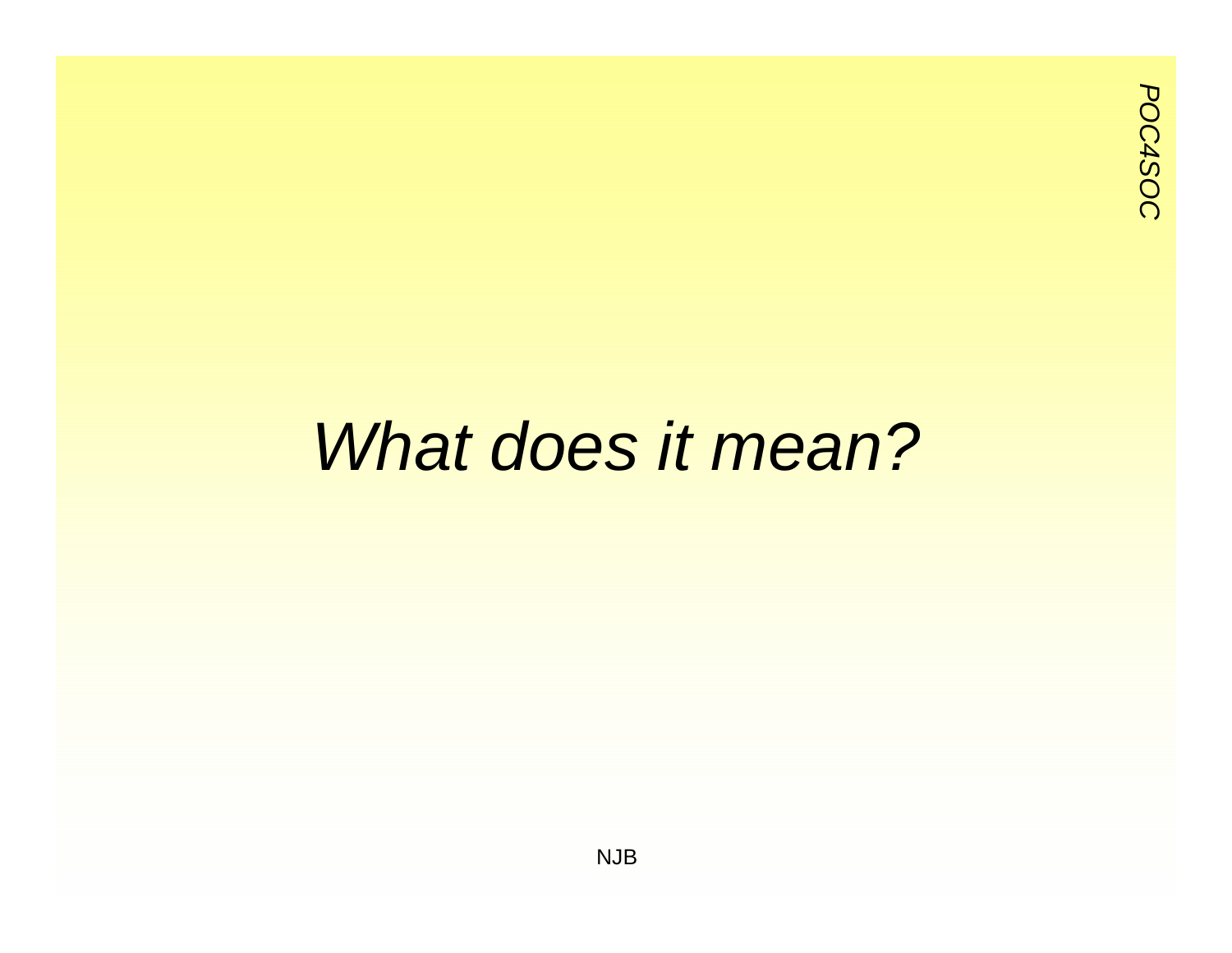- Does it mean anything at all?
	- What do you want to know?
	- Do you know what you have measured?
	- –Data: enough, good quality, reproducible?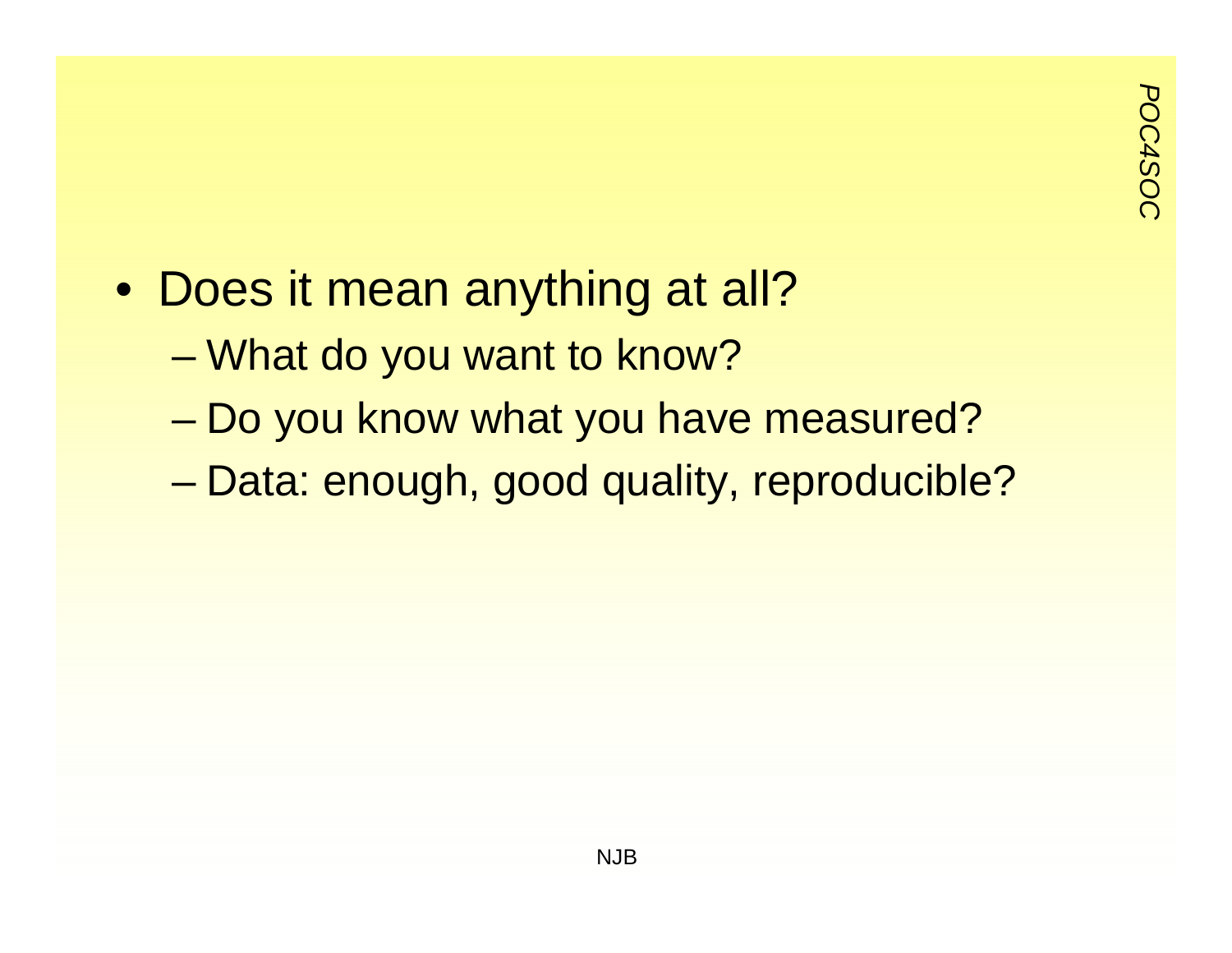# **Pousant to know?**<br>
Post do you want to know?

- When is my reaction finished?
- What are the optimum conditions for my reaction?
- What is the mechanism of my reaction?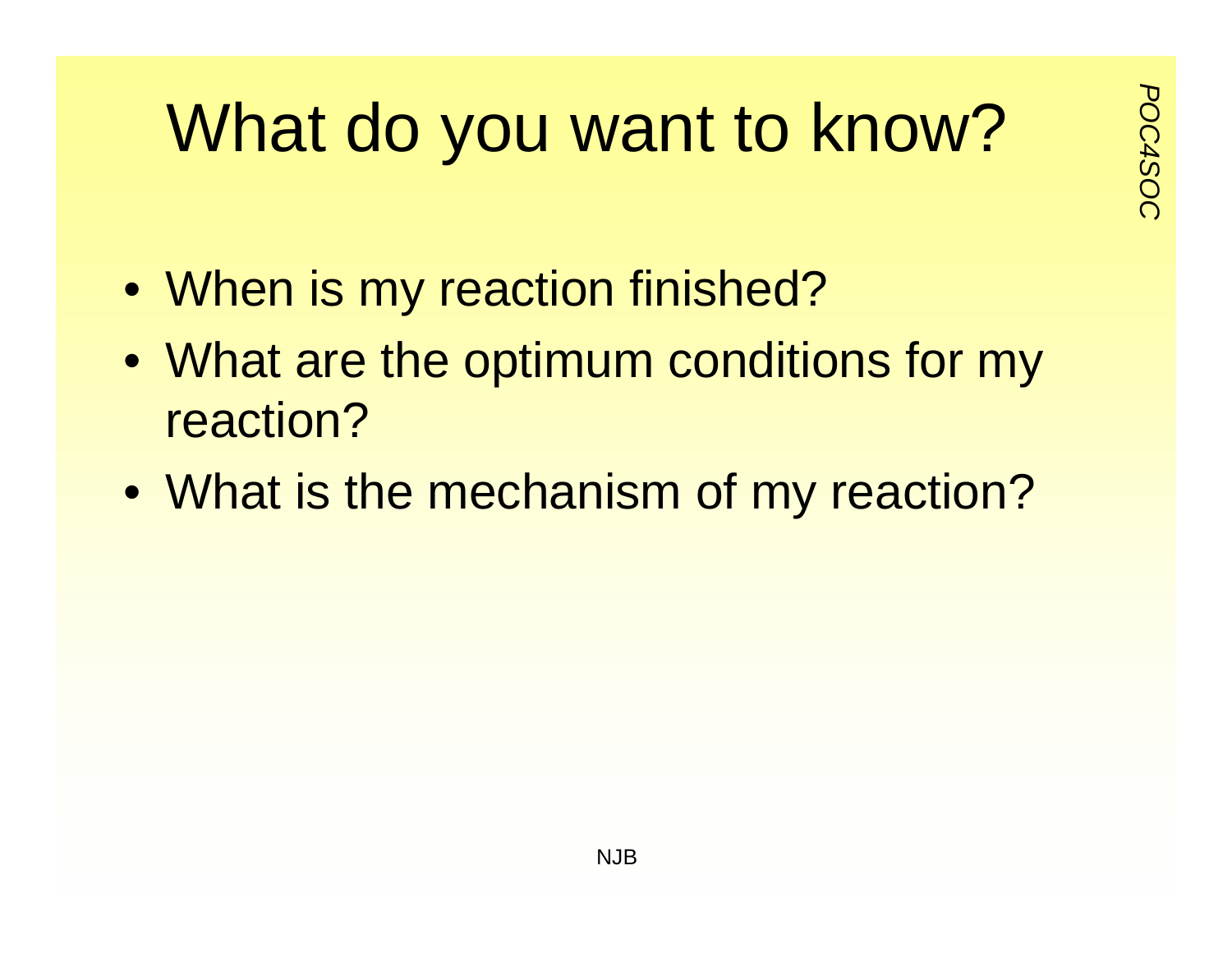## **What have you measured?**

- "Raw" signals
	- NMR integrals, HPLC peak areas, UV-visible absorptions
- Concentrations
	- Calculated using response factors, e.g.: extinction coefficient, HPLC calibration graph
- Reactant, product or intermediate? Sure?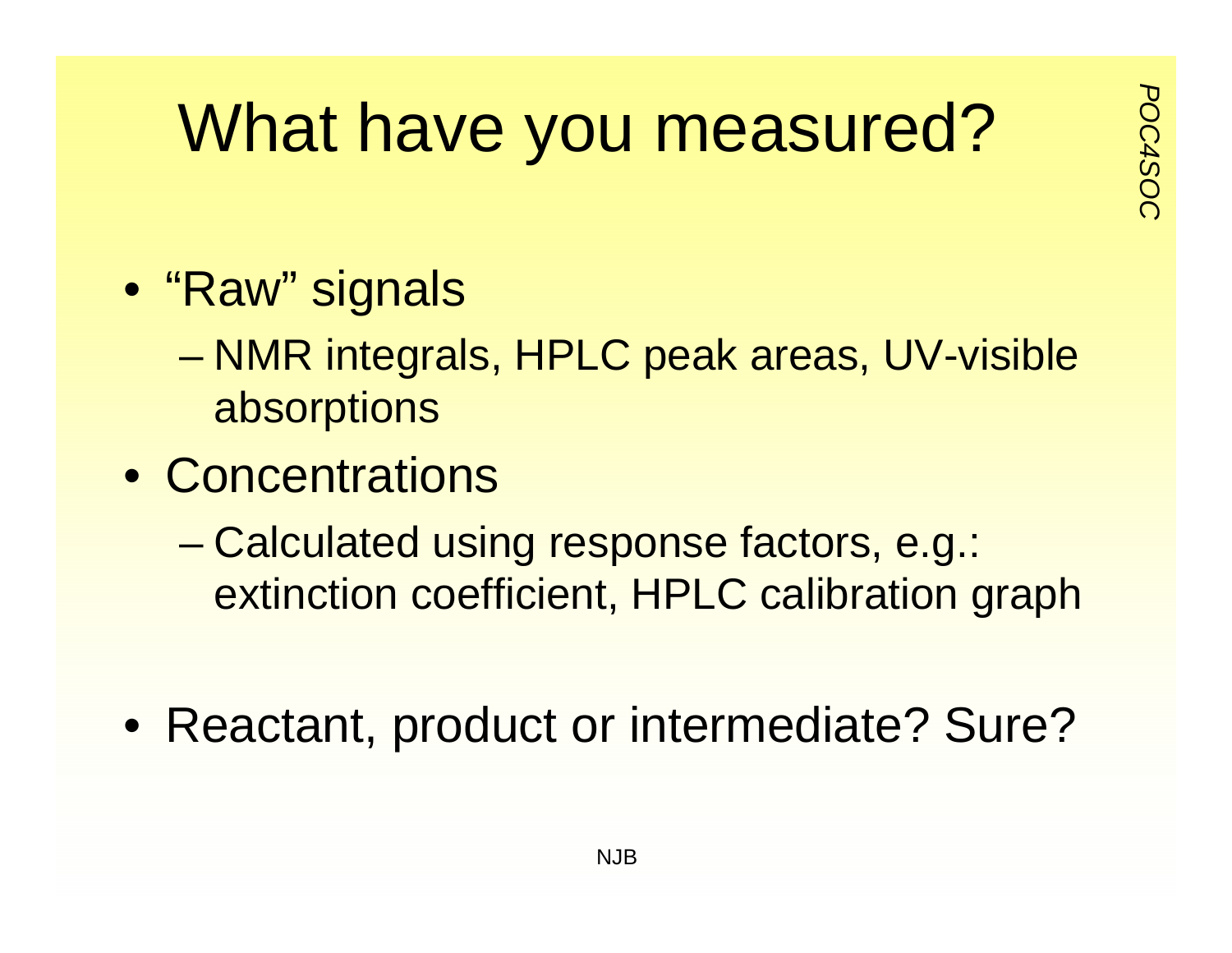# **Enough, quality, reproducible?**

- How long did you follow the reaction for?
- How sure are you of the numbers you have  $(\pm 5\% \pm 10\%$ , right ballpark?)
- When you tried it again, was the data essentially the same?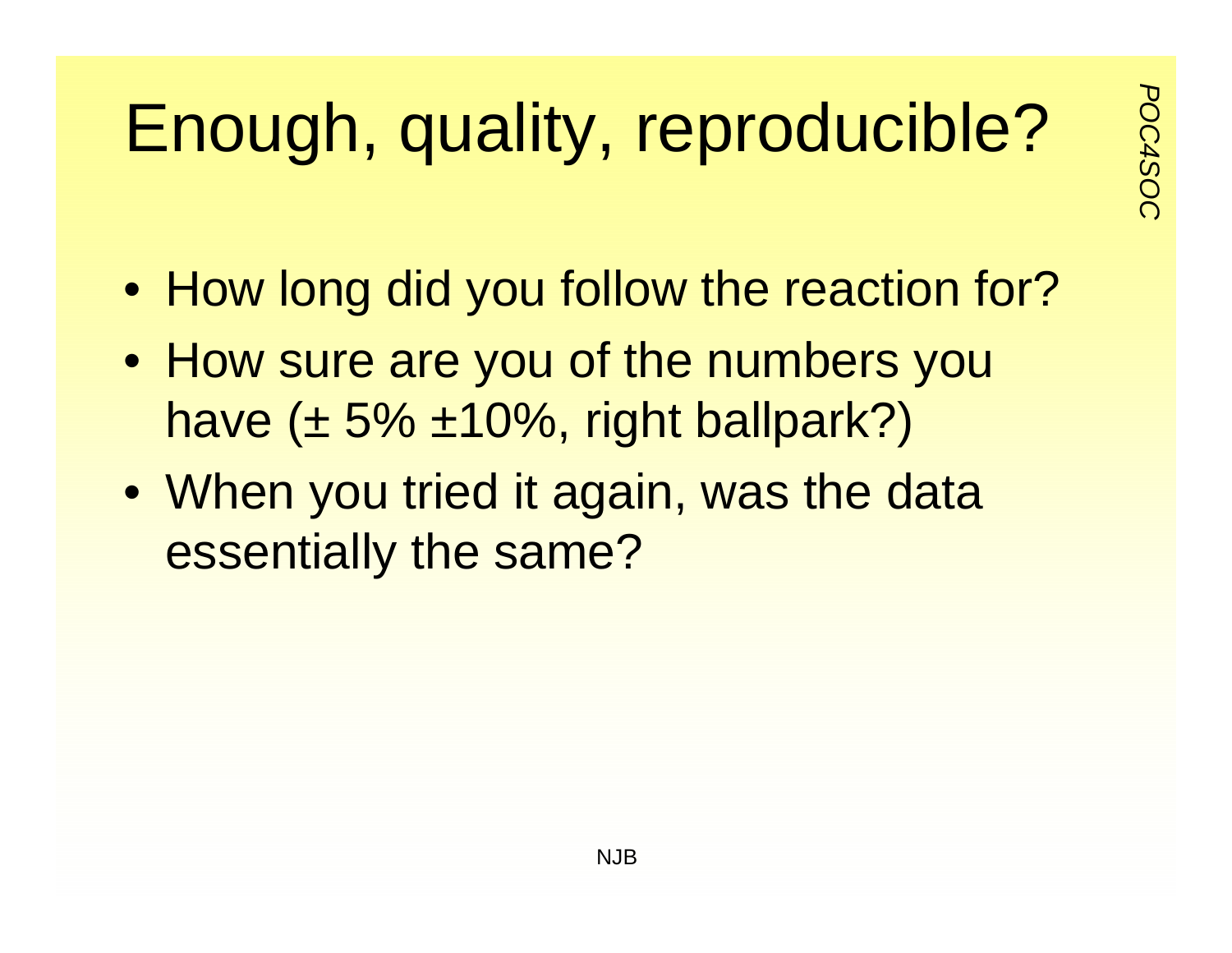

#### note: simulated data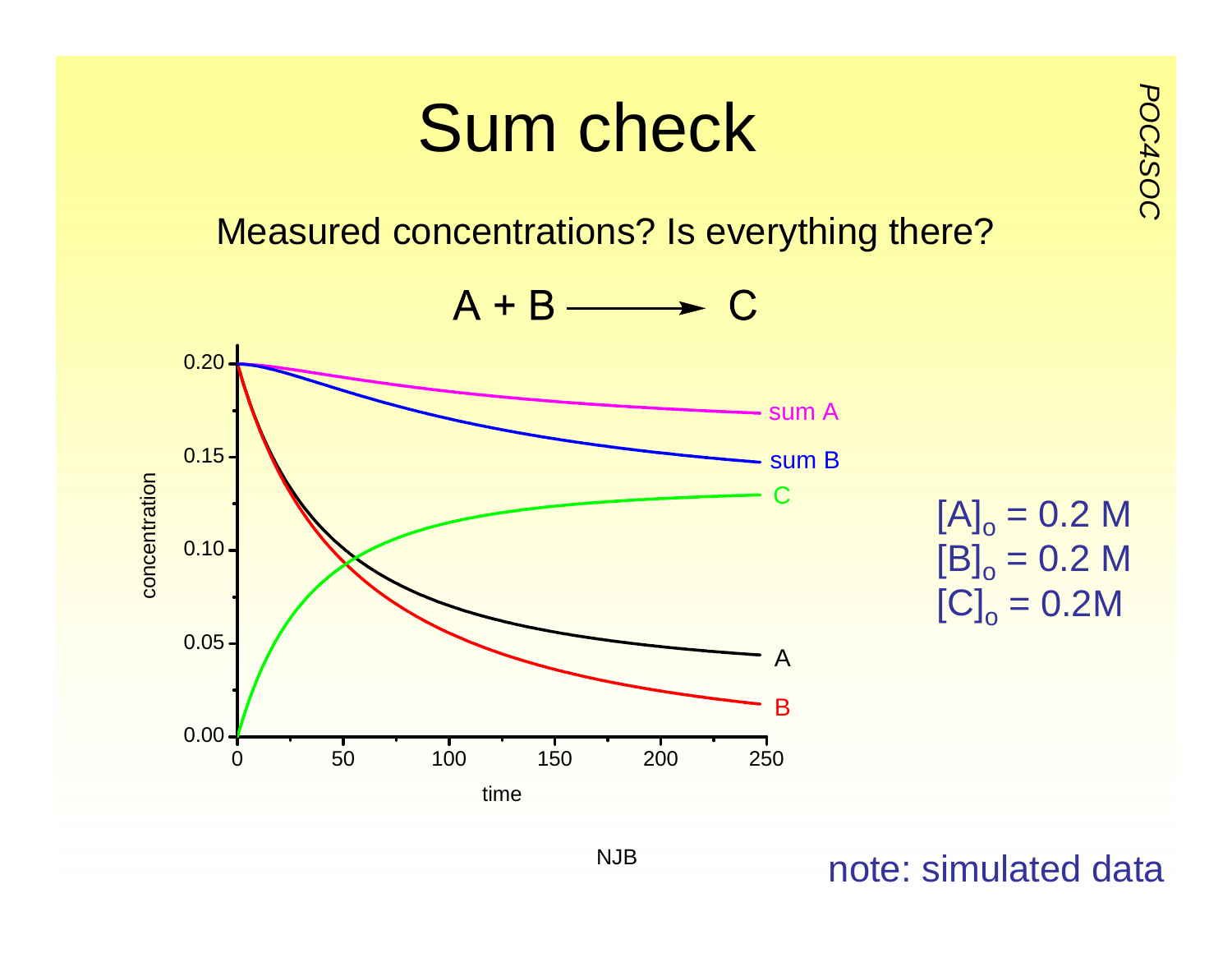

NJB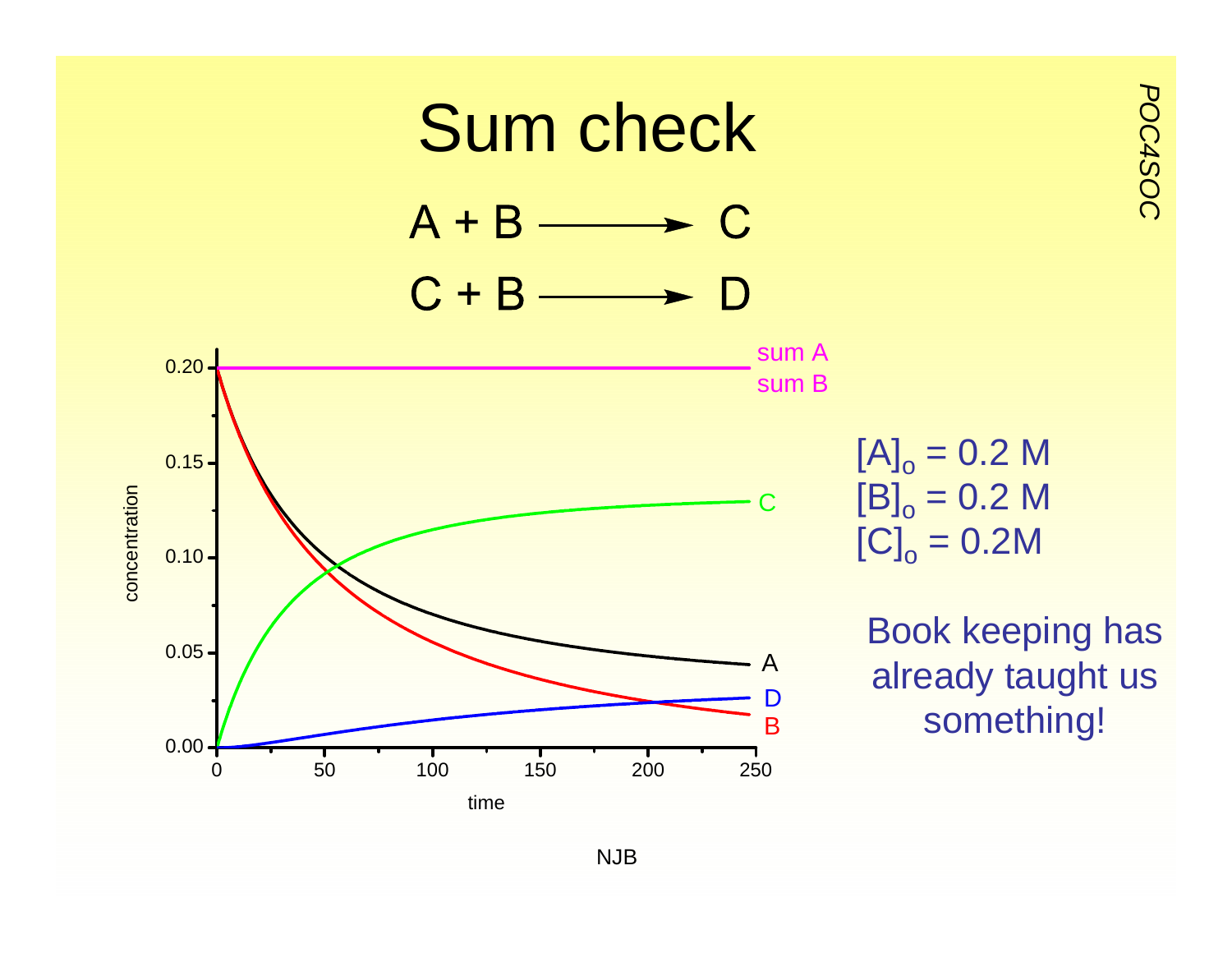#### Intermezzo 1



$$
A + B \xrightarrow{k_1} C
$$
  

$$
C + B \xrightarrow{k_2} D
$$

*POC4SOC*

 $\left[\mathsf{A}\right]_\mathrm{o}$  = 0.2 M  $\left[\mathsf{B}\right]_\mathrm{o}$  = 0.4 M  $\left[\mathrm{C}\right]_\mathrm{o} = \mathrm{0.2M}$ 

These curves (even without rate constants) tell us far more than yields after 200 minutes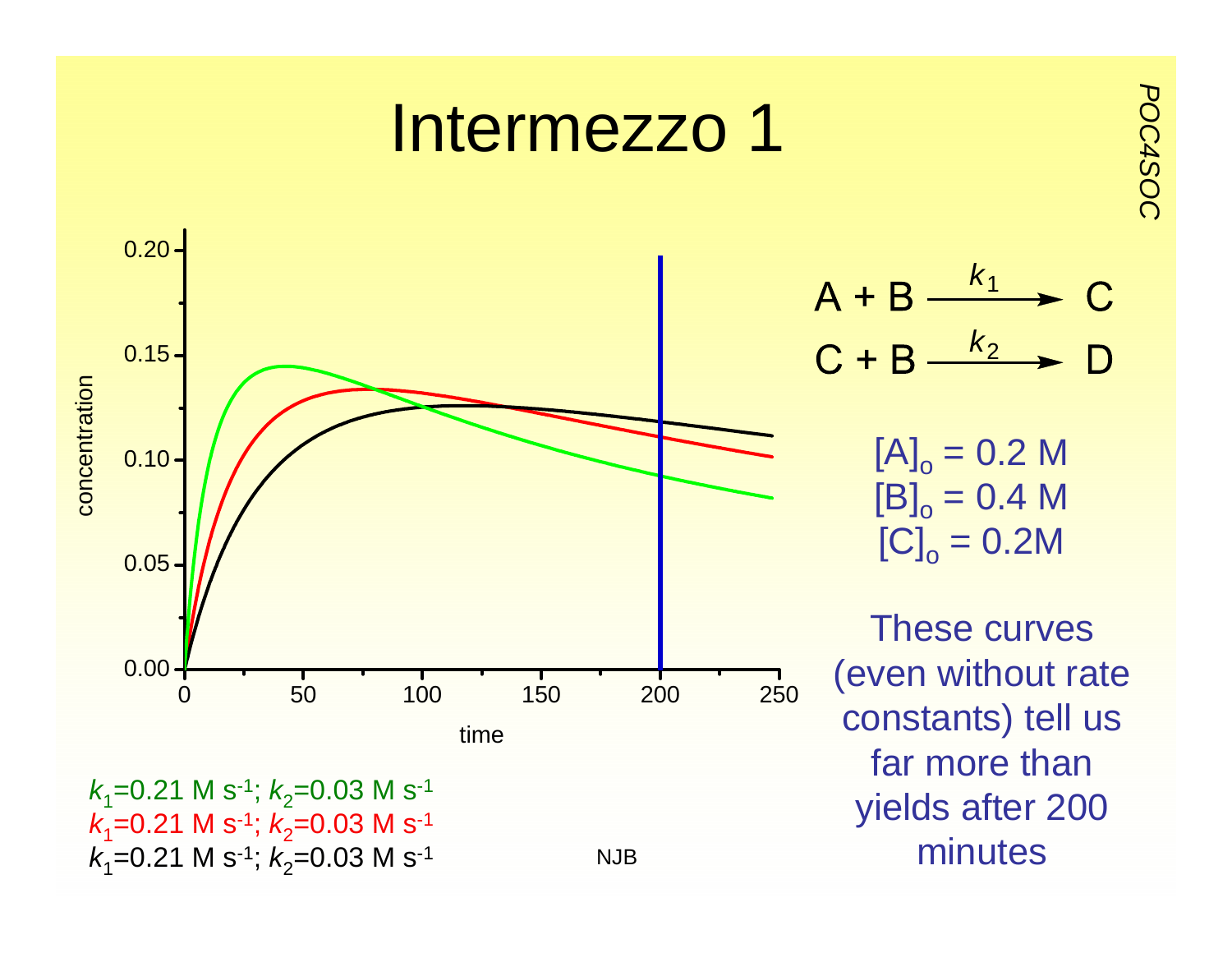# **Curve fitting**

#### data can be linearised

typical curve fitting software can fit directly to integrated rate law

convenient form:

 $signal = signal_0 + \Delta signal \cdot (1 - e^{-k \cdot t})$ 

|                                           | NonLinear Curve Fitting: Edit Function |                    |                             |                   |
|-------------------------------------------|----------------------------------------|--------------------|-----------------------------|-------------------|
| Category Function Action Options Scripts  |                                        |                    |                             |                   |
| $f\infty$                                 |                                        |                    |                             |                   |
| Name NJB_simple_exponential_kine          |                                        |                    | Type User-Defined           |                   |
| Number of Parameters                      |                                        |                    | V User Defined Param, Names |                   |
| Parameter Names start_signal, change, k   |                                        |                    |                             |                   |
| Independent Var. It                       |                                        |                    |                             |                   |
| Dependent Var.                            | v.                                     |                    |                             |                   |
| Example: y = change"exp[-start_signal"t]; |                                        |                    |                             |                   |
|                                           |                                        |                    |                             |                   |
|                                           |                                        |                    |                             |                   |
| V Use Origin C                            | Edit in Code Builder                   | Save               | Save As Cancel              |                   |
| File                                      |                                        | <b>Derivatives</b> |                             |                   |
| Edit the current selected function.       |                                        |                    |                             | <b>Basic Mode</b> |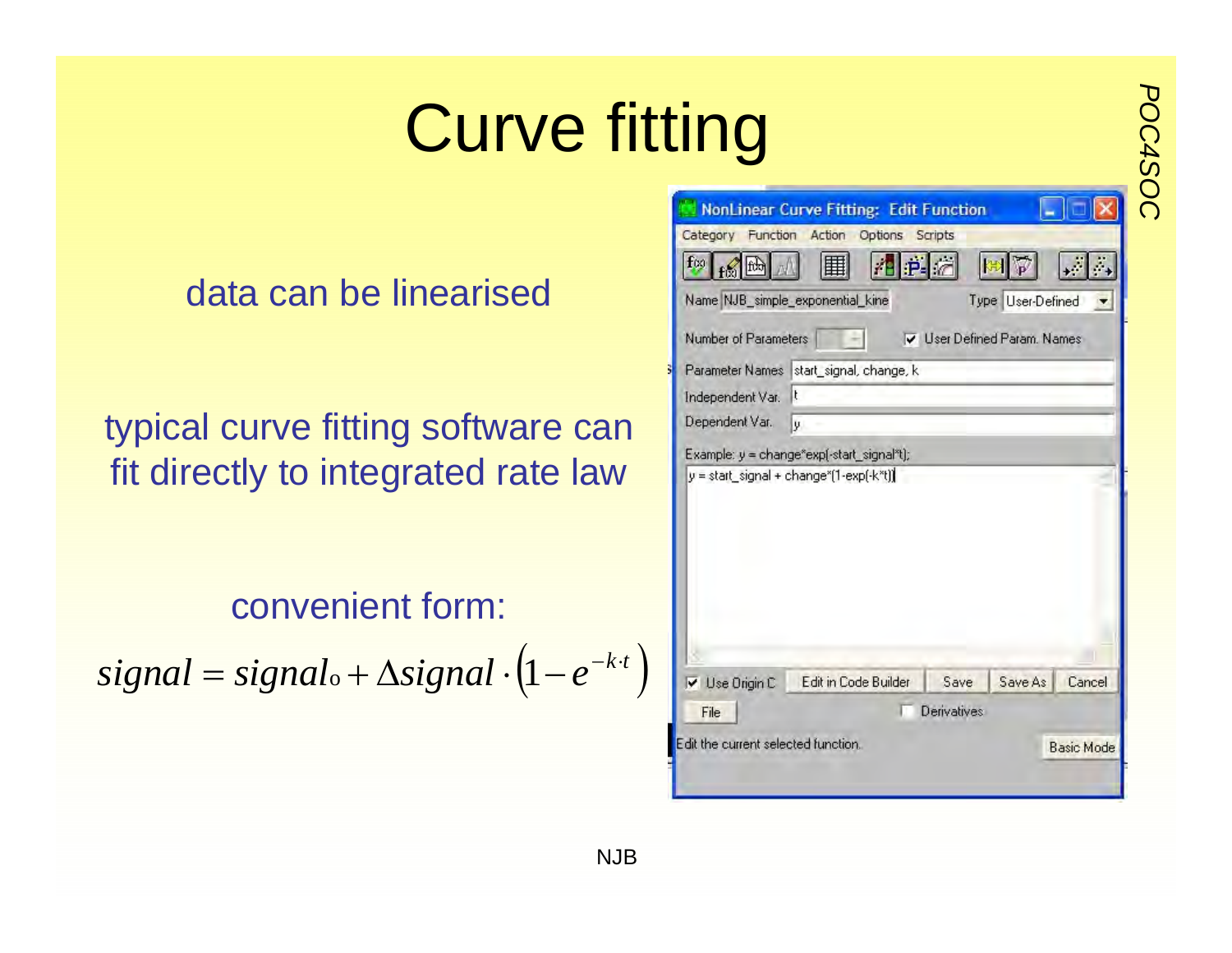## *Postal Curve fitting*

$$
signal = signal_o + \Delta signal \cdot (1 - e^{-k \cdot t})
$$

The *only* reason why this form of the equation describing simple exponential kinetics is convenient is because it allows users to estimate good initial guesses for the parameter values by looking at the graph.

Note that the "business end" of the equation has a term Δsignal. This can be *any* type of signal (including actual concentrations) as long as it is linear with the concentration of the species of interest.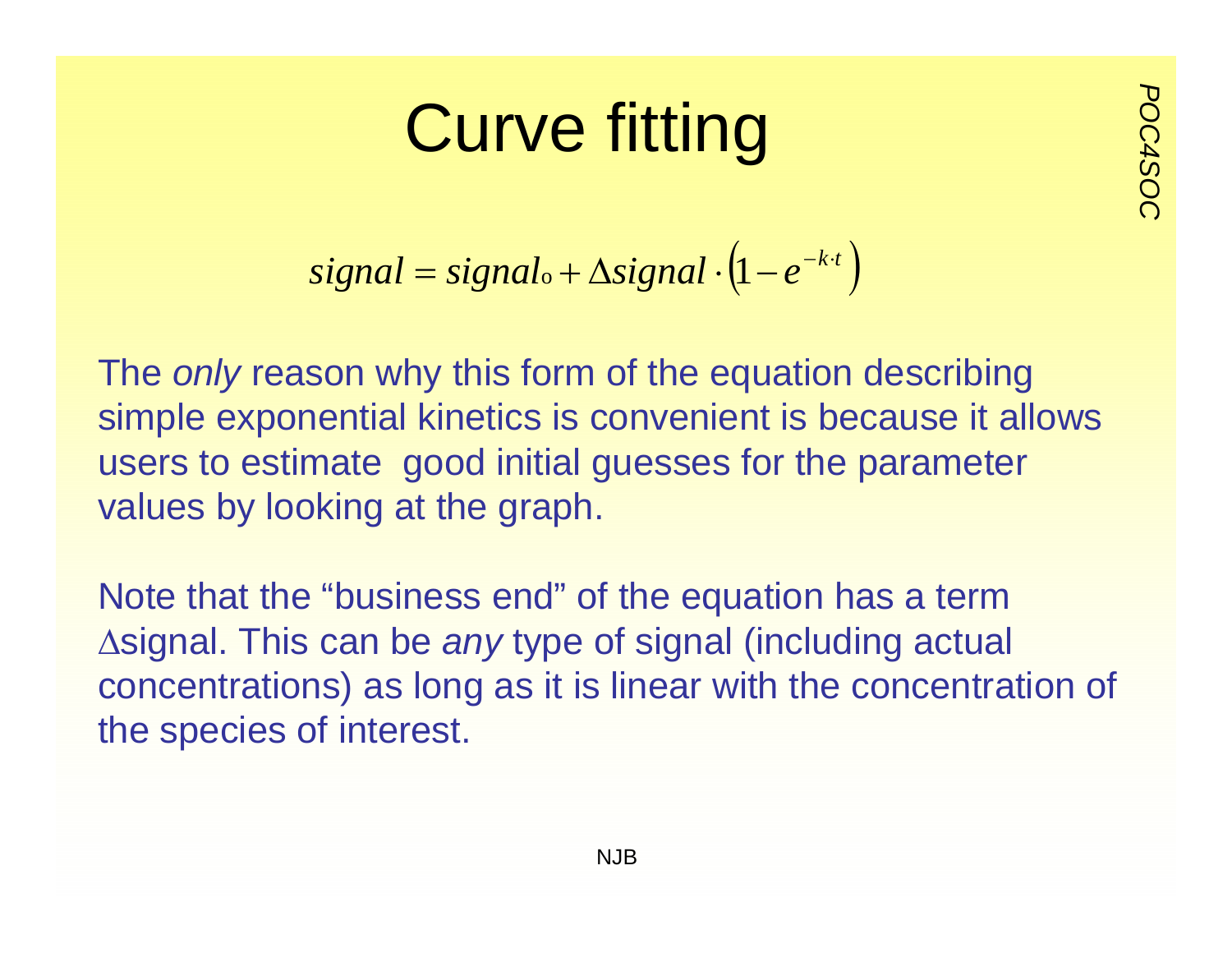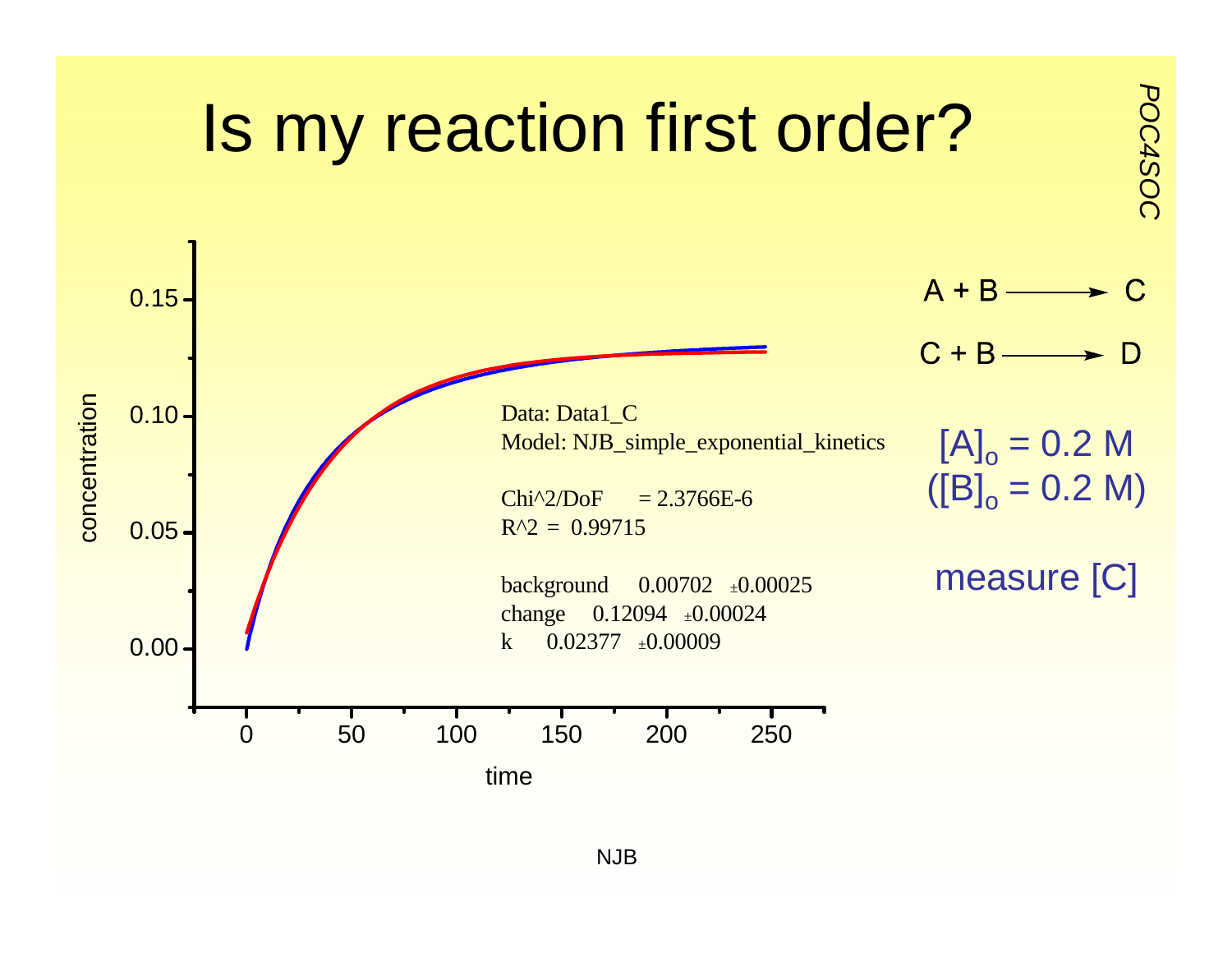

Three warnings: Fit is shows systematic deviations, Signal increase didn't double & Rate constant is not constant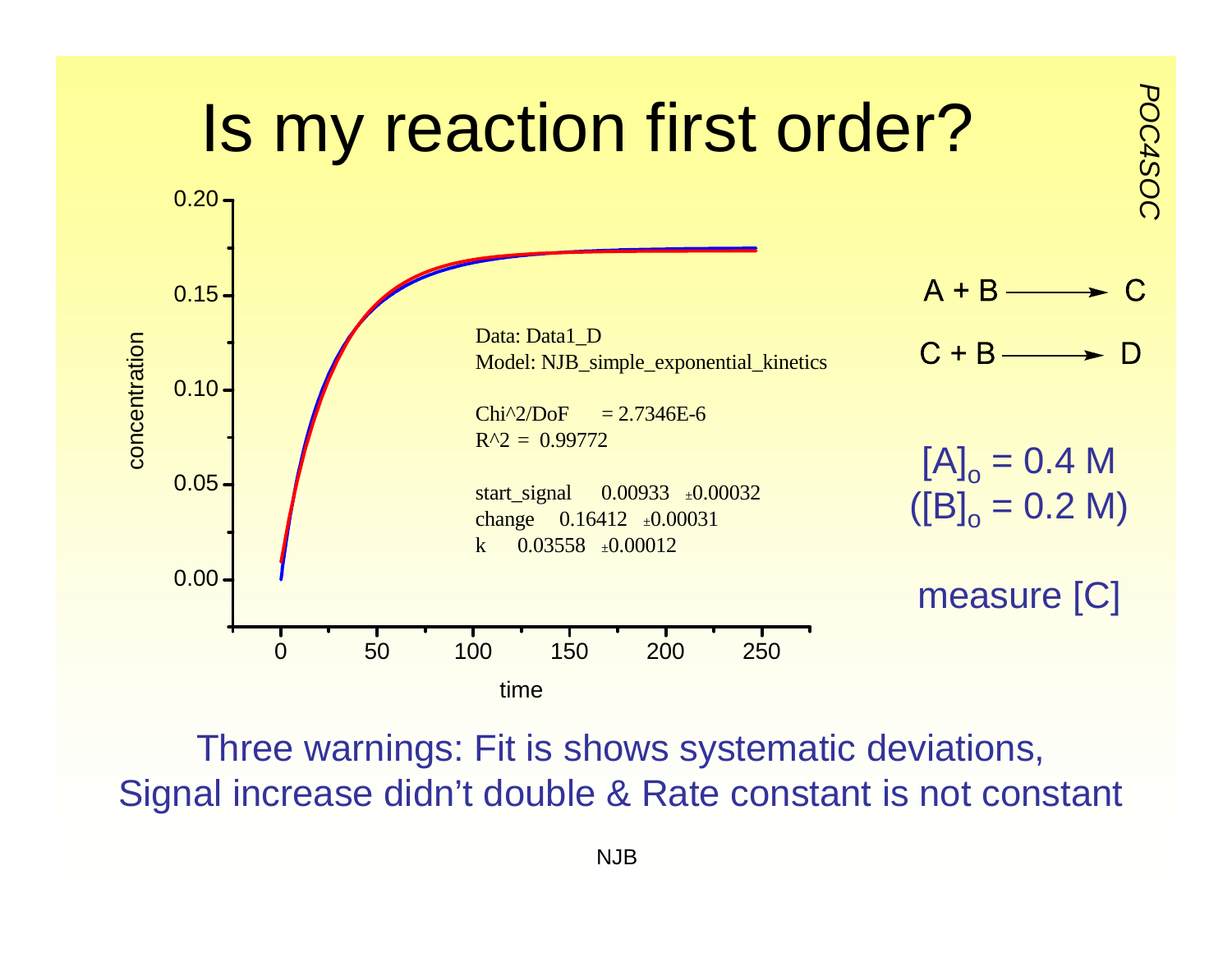# **Polyandring is my reaction first order**



When recording data for  $\sim$  3 half lives, a simple exponential fit looks extremely good!

If recording more data is not feasible, record a few data points when the reaction has finished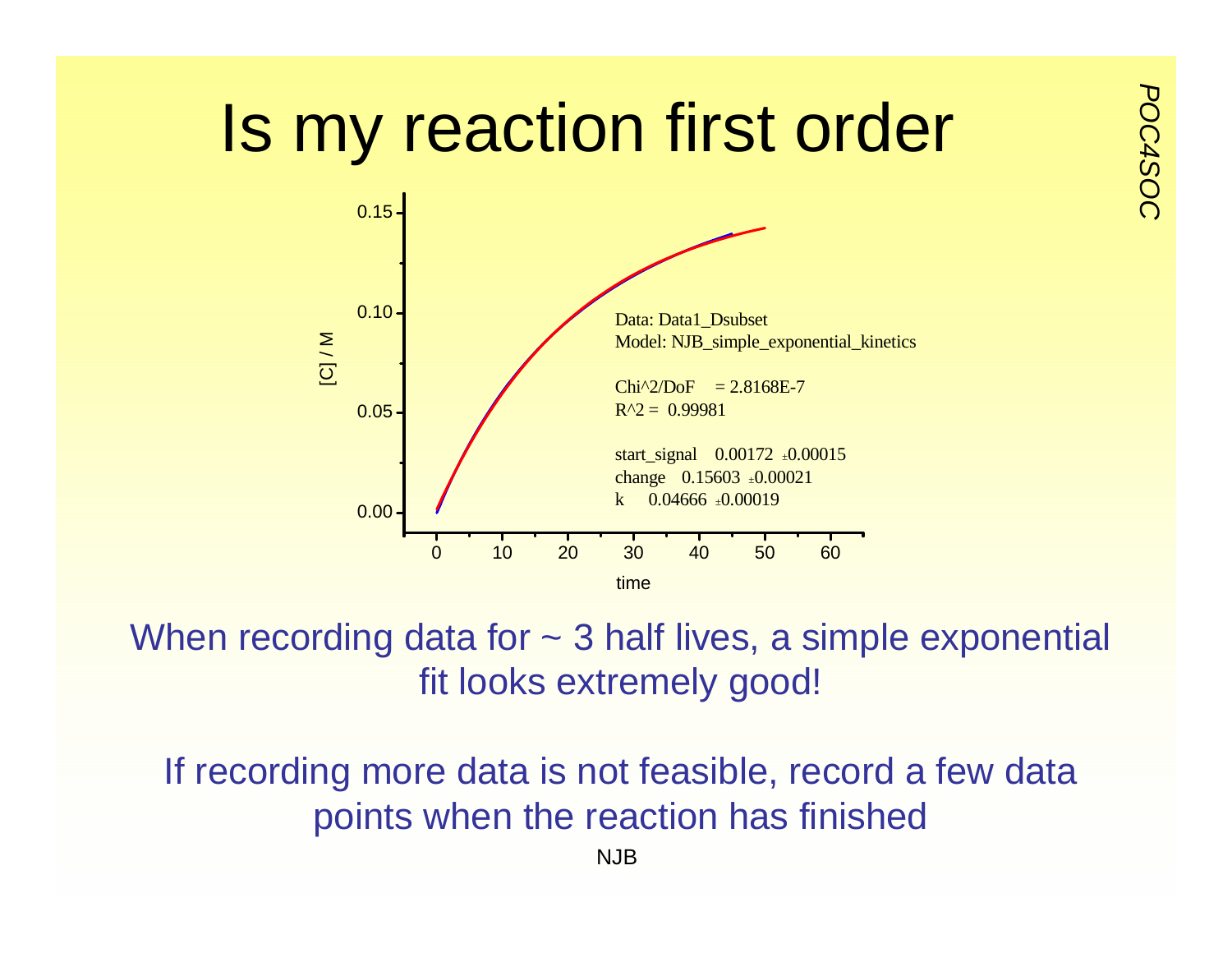## **Purist order, second order**

- Individual fits can give you an indication, but "challenging" your system is important!
- Record enough data for differences between 1<sup>st</sup> and 2<sup>nd</sup> order kinetics to become apparent: typically at least 5-6 half-lives (>95% conversion)
- Final data points can be useful if collecting 5-6 half lives worth of data is impractical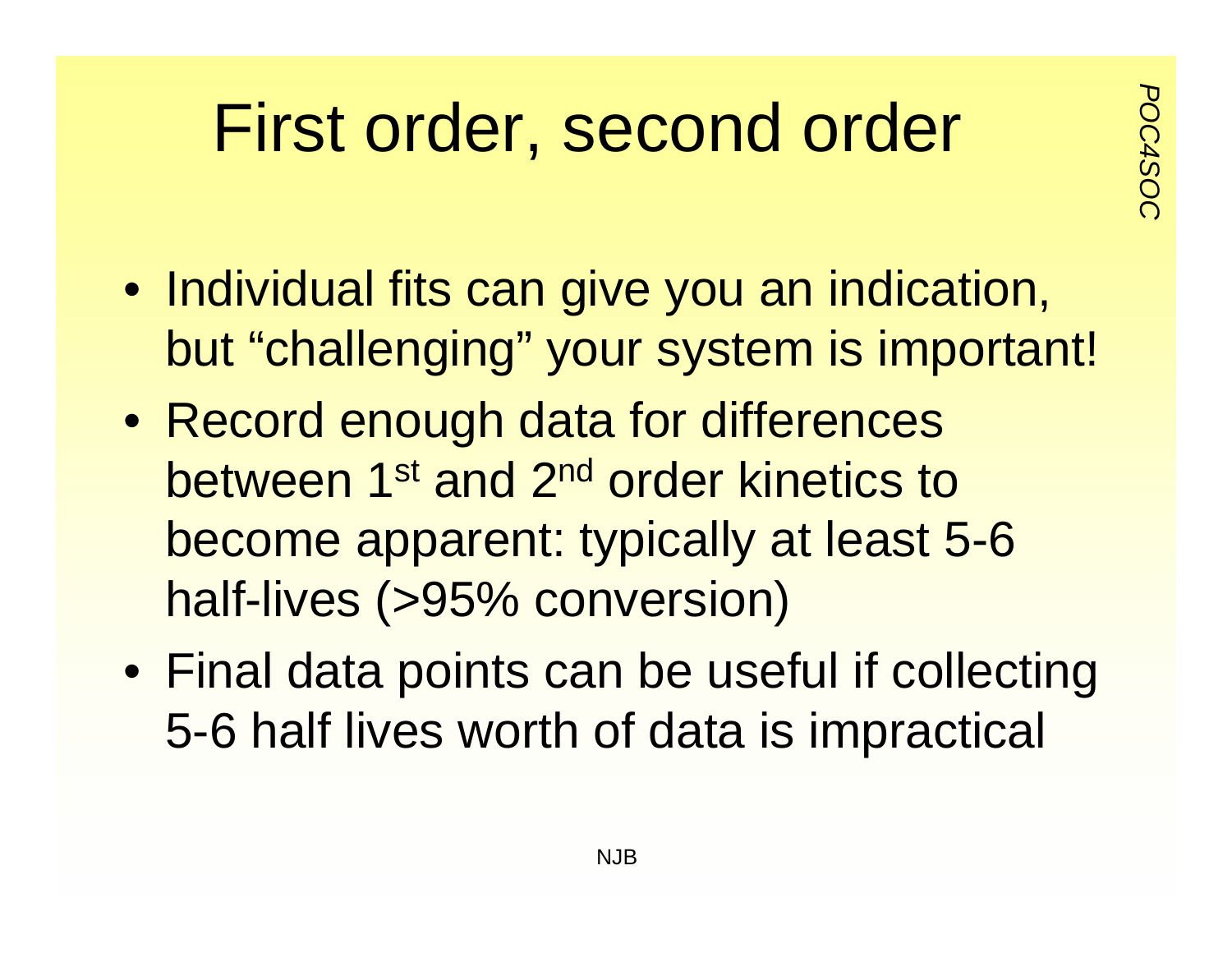## *Position Studies*

• Given a reaction, one can come up with a hypothesis for the mechanism. The proposed reaction mechanism in itself contains several predictions which can be tested. Additional questions include "What is the rate determining step (for given conditions)?" and "How can we optimise conditions?"

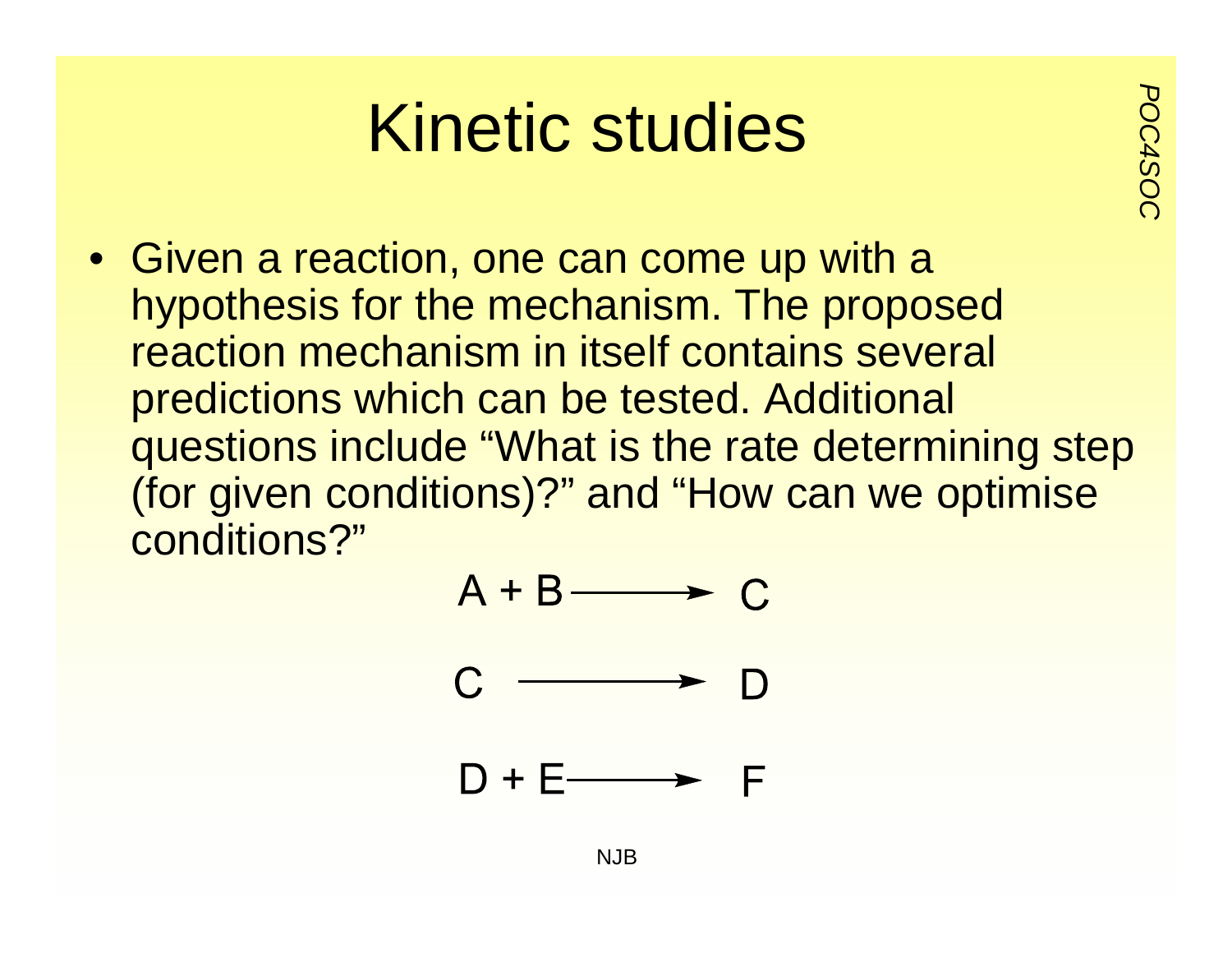# **Pseudo first order conditions**

- Make one of the reactants limiting
- All other concentrations >20-fold higher
- High concentrations vary by <5% => constant
- Vary one of the high concentrations and see what happens
- Reactions are now pseudo first order in the limiting reactant and data can be analysed using the simple exponential equation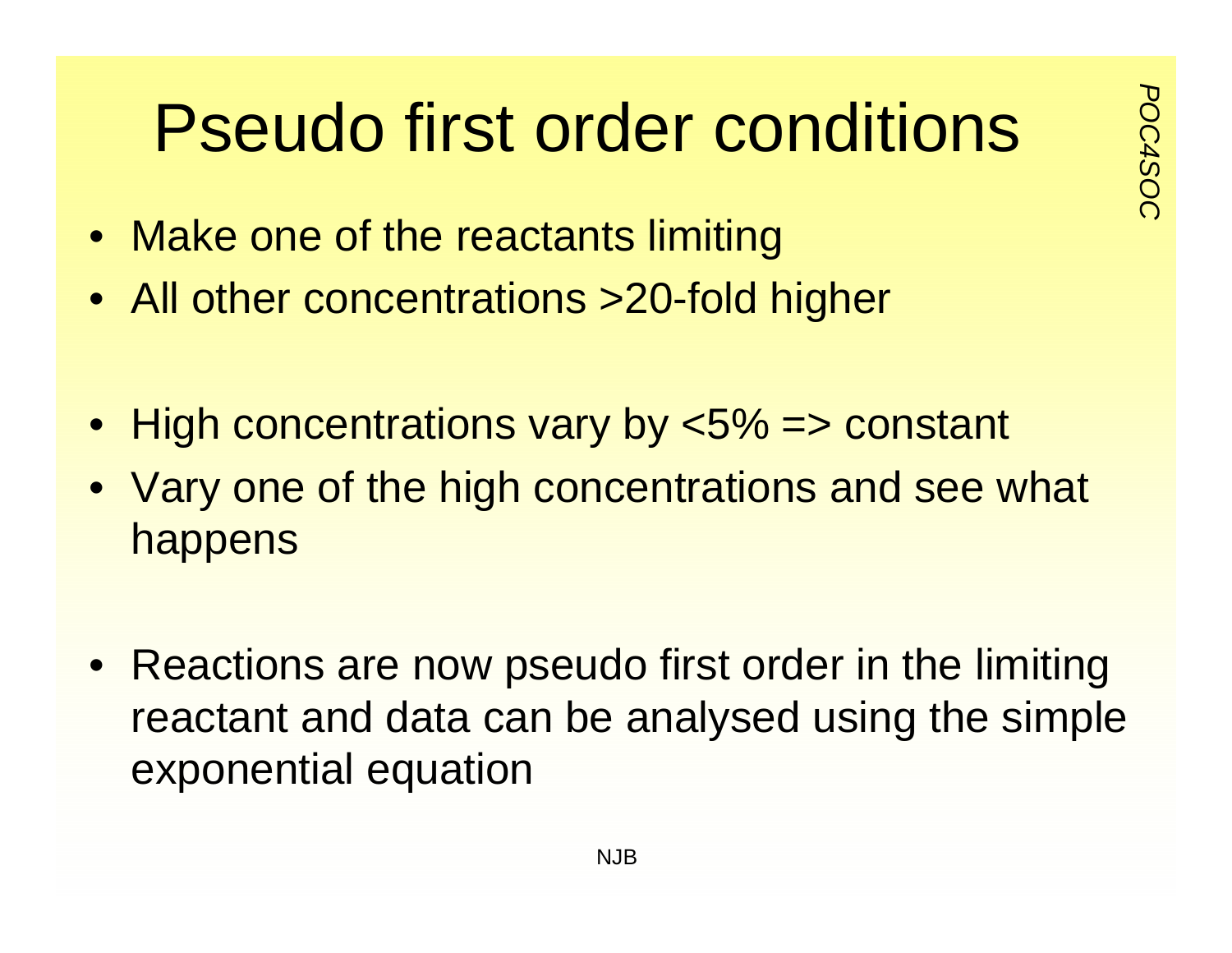

Reaction is first order in B (a similar analysis can be used on A) Fit goes through origin: no reaction without B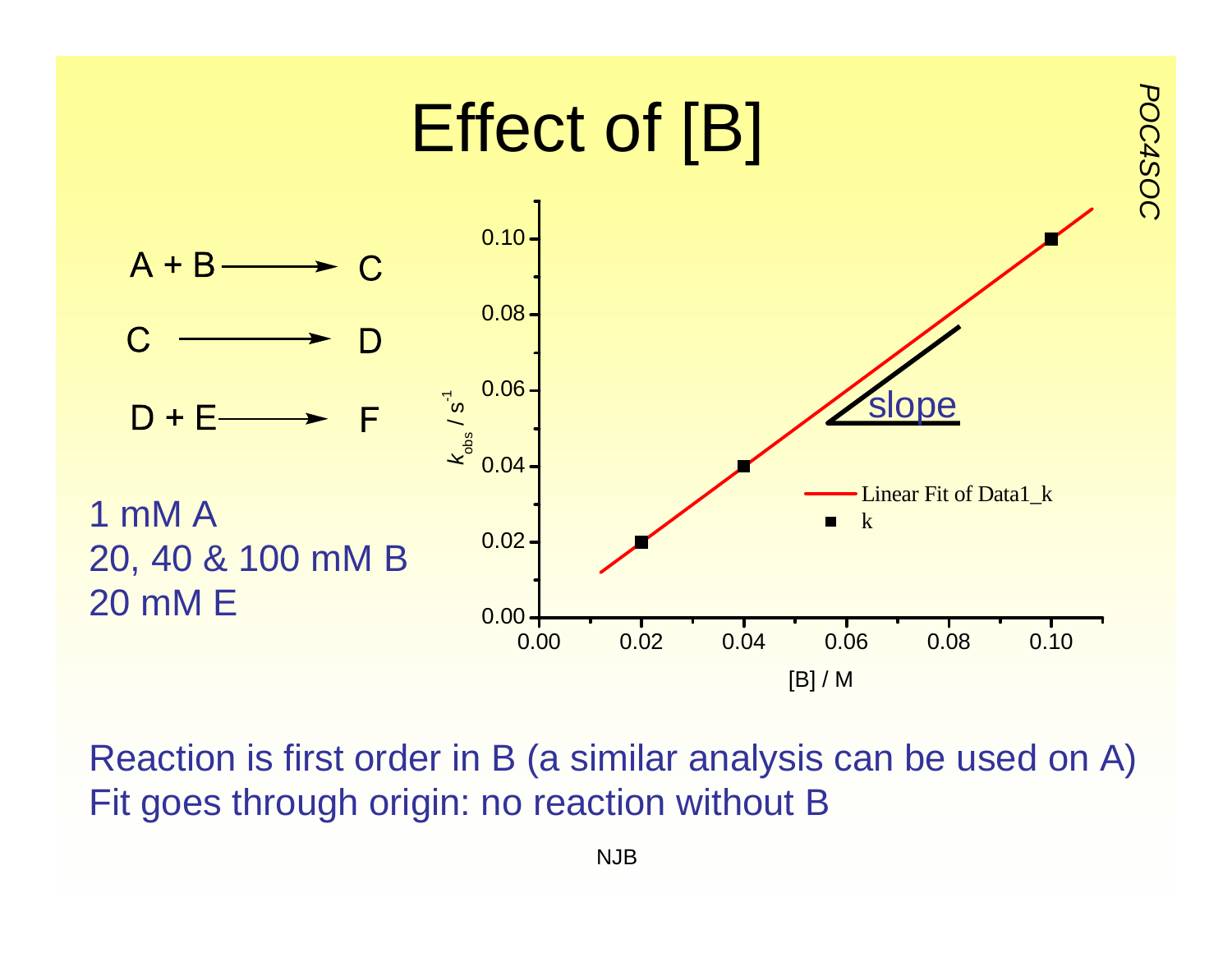

Observed rate constants are independent of [E]: step involving E probably occurs after rate determining step.

Alternative explanation: proposed mechanism is incorrect: check what happens at  $[E] = 0$  M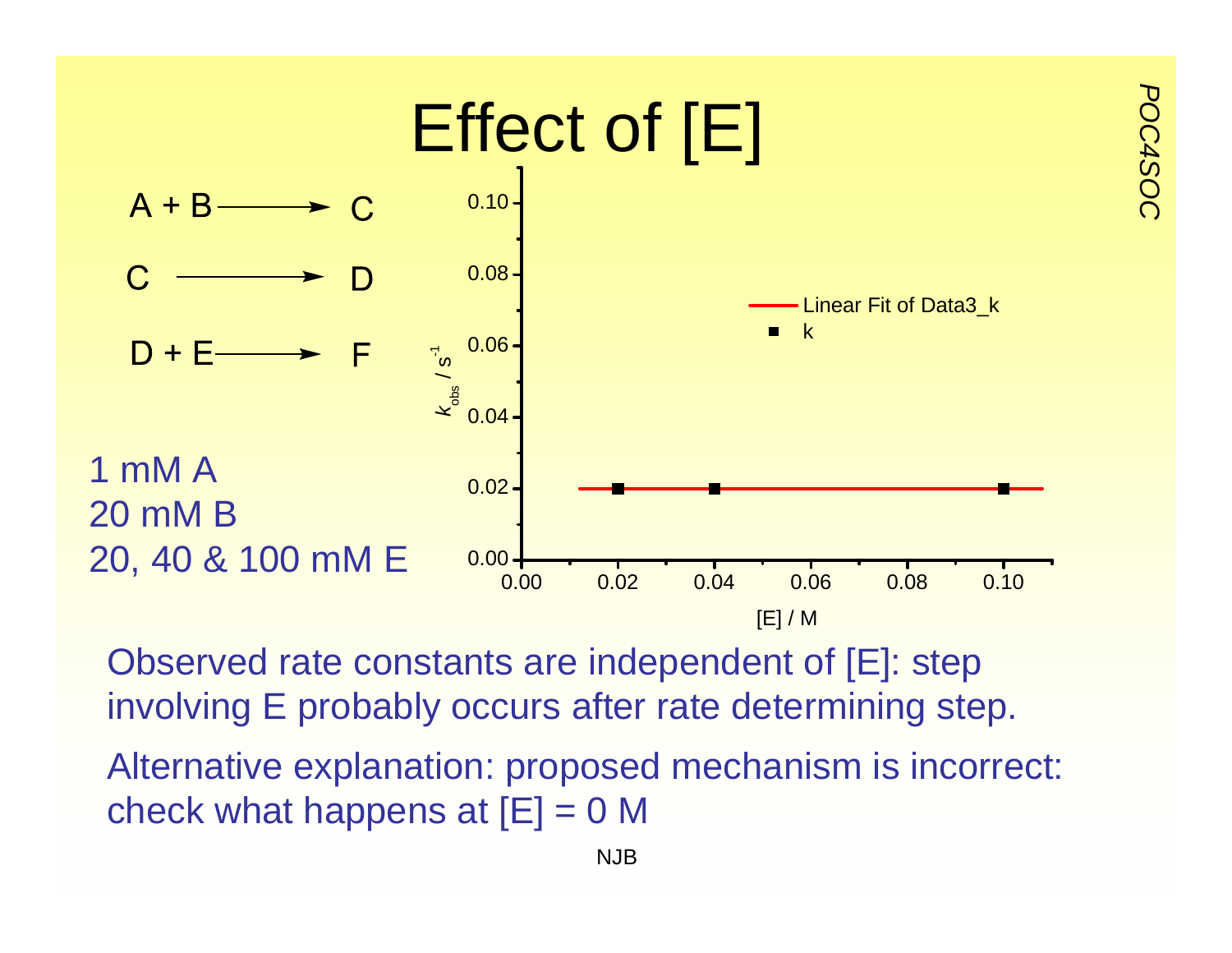# **Pate determining step**

- Can we detect (reasonable) concentrations of C?
- Chemical logic/intuition

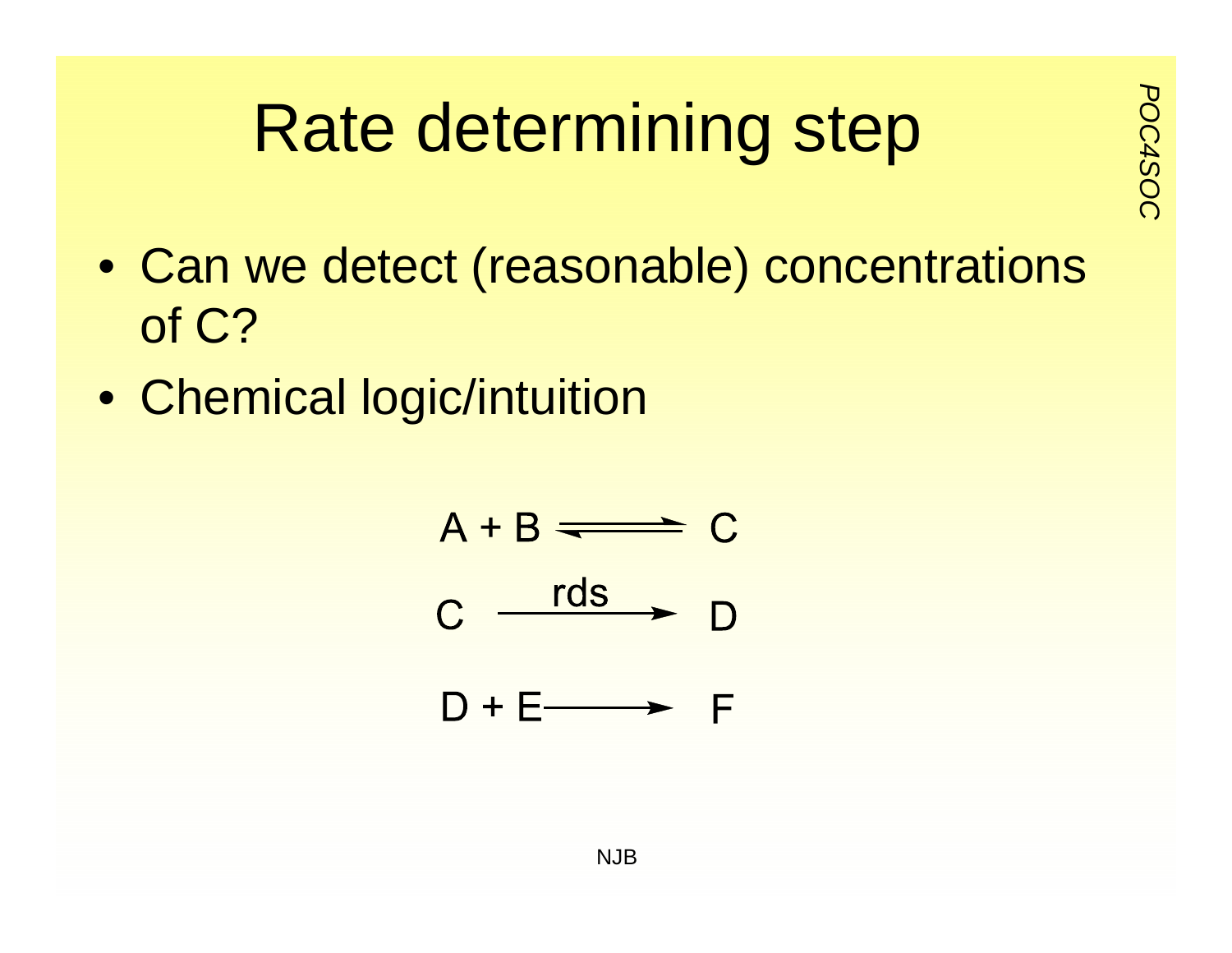## **Overall rate equation**



Application of the steady state approximation results in an overall rate law:

$$
\frac{d[\mathbf{F}]}{dt} = \frac{d[\mathbf{D}]}{dt} = k_2 \cdot [\mathbf{C}] = k_2 \cdot \frac{k_1 \cdot [\mathbf{A}][\mathbf{B}]}{k_{-1} + k_2} \approx k_2 \cdot K \cdot [\mathbf{A}][\mathbf{B}] \quad \text{if } k_{-1} >> k_2
$$

showing exactly what we found: the rate of product formation is linear with ([A] and) [B] and does not depend on [E]. The slope of the graph showing the effect of [B] equals  $Kxk<sub>2</sub>$ .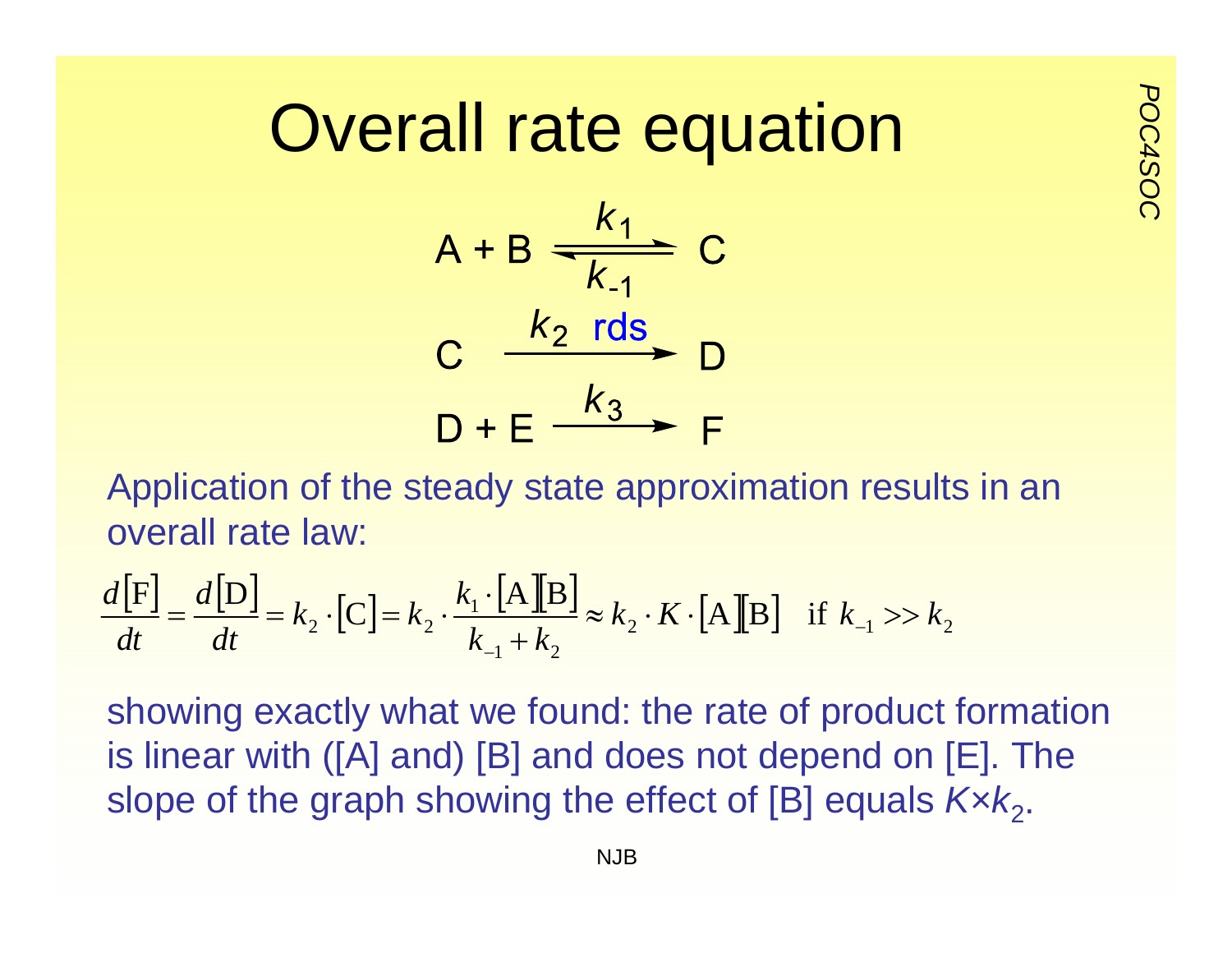

analysis using a polynomial:  $k_{\rm obs}$  =  $k_{\rm o}$  +  $k_{\rm 1}$  [amine] +  $k_{\rm 2}$  [amine] $^2$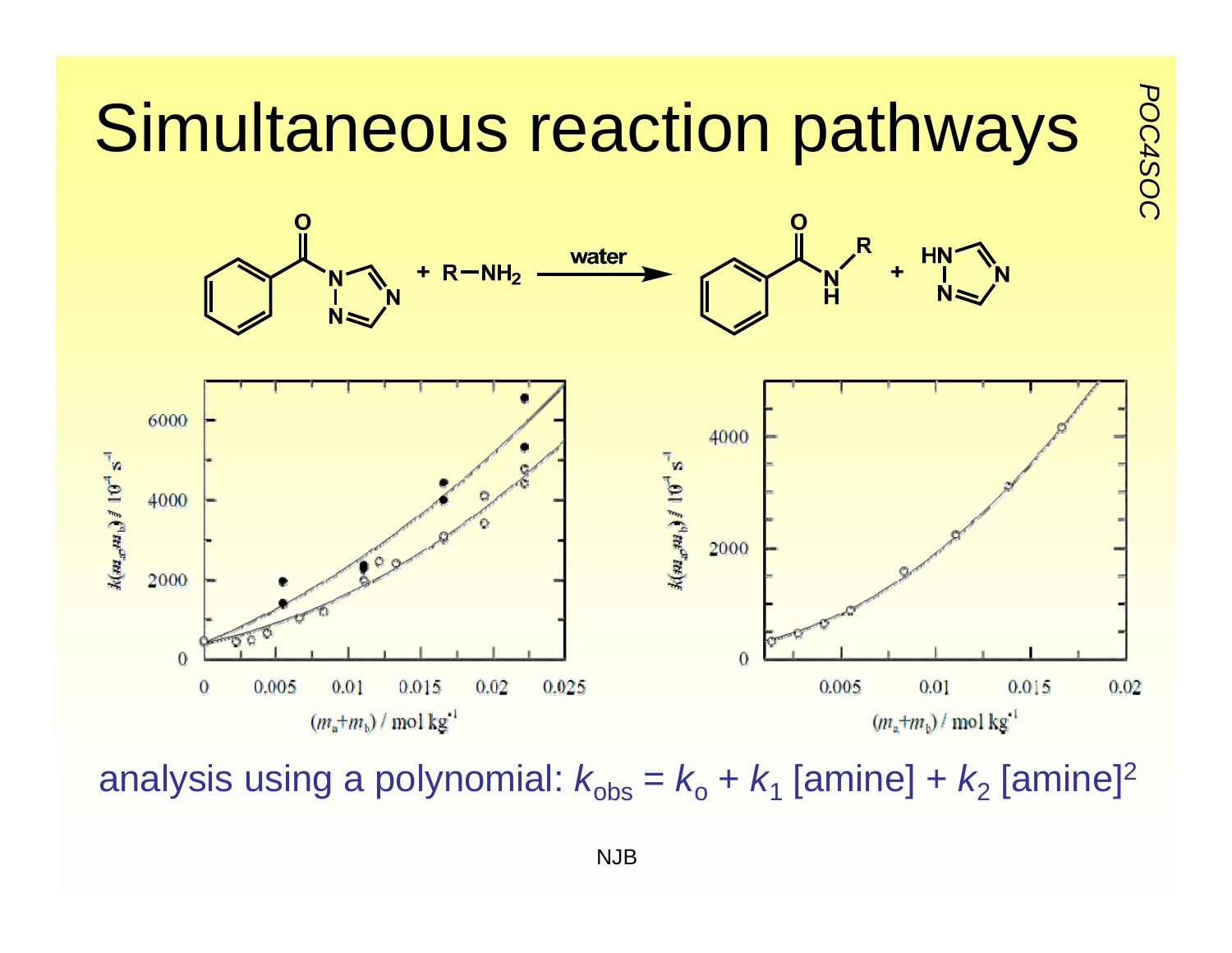#### **Interpreting rate data** water  $R - NH<sub>2</sub>$  $\frac{N}{H}$  $k_{\mathrm{obs}}$  =  $k_{\mathrm{o}}$  +  $k_{\mathrm{1}}$  [amine] +  $k_{\mathrm{2}}$  [amine]<sup>2</sup> *Contribution which is second Contribution not Contribution which order in amine: involving amine: is first order in nucleophilic hydrolysis as a side amine as attack catalysed reaction?expected…*

*by second* 

*molecule of* 

*amine?*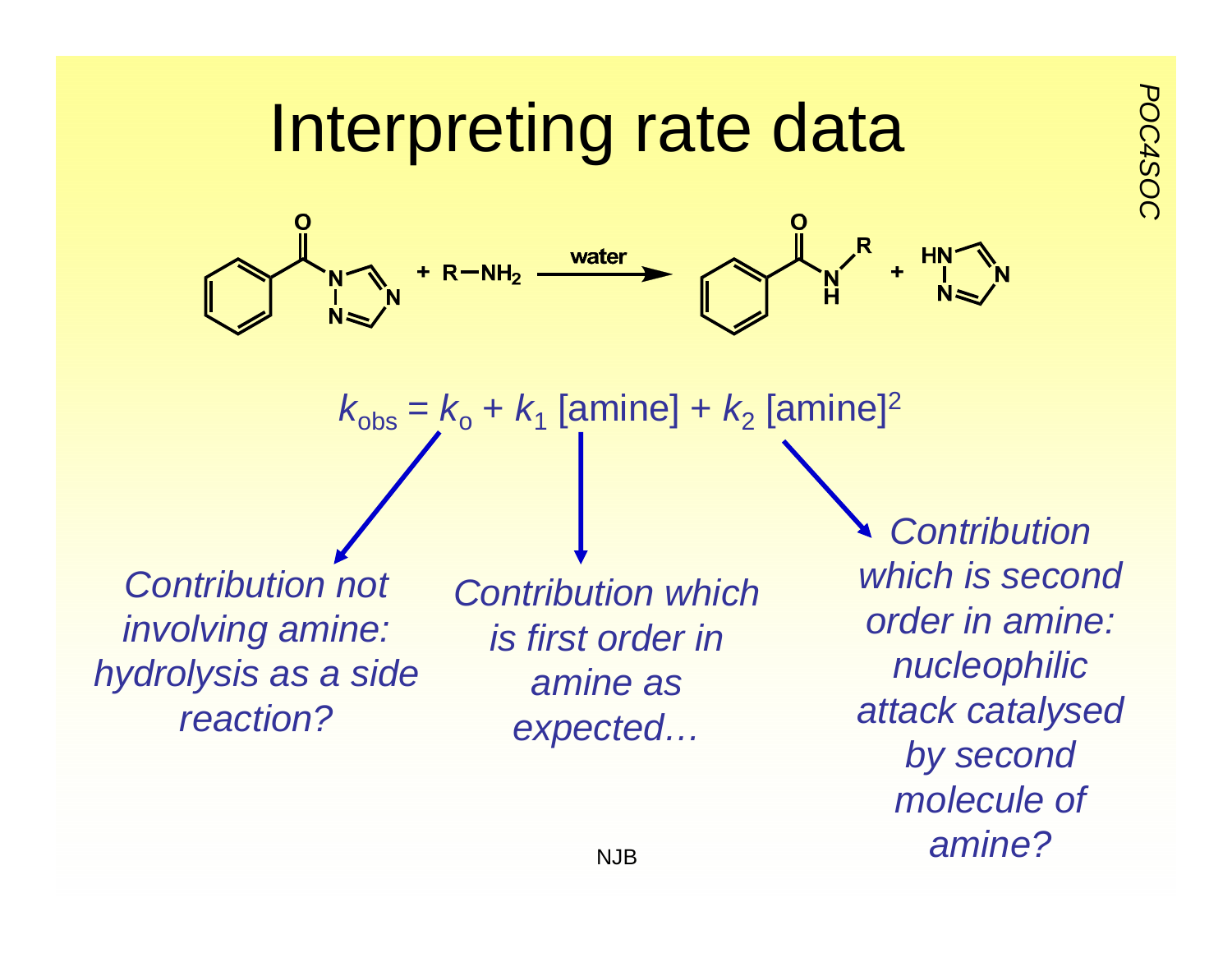# **Postants**<br>References and respectively

- Separating individual steps allows further mechanistic work:
	- –Activation enthalpies and entropies
	- Isotope effects
- Predict the rate determining step under different conditions; predict optimum reaction conditions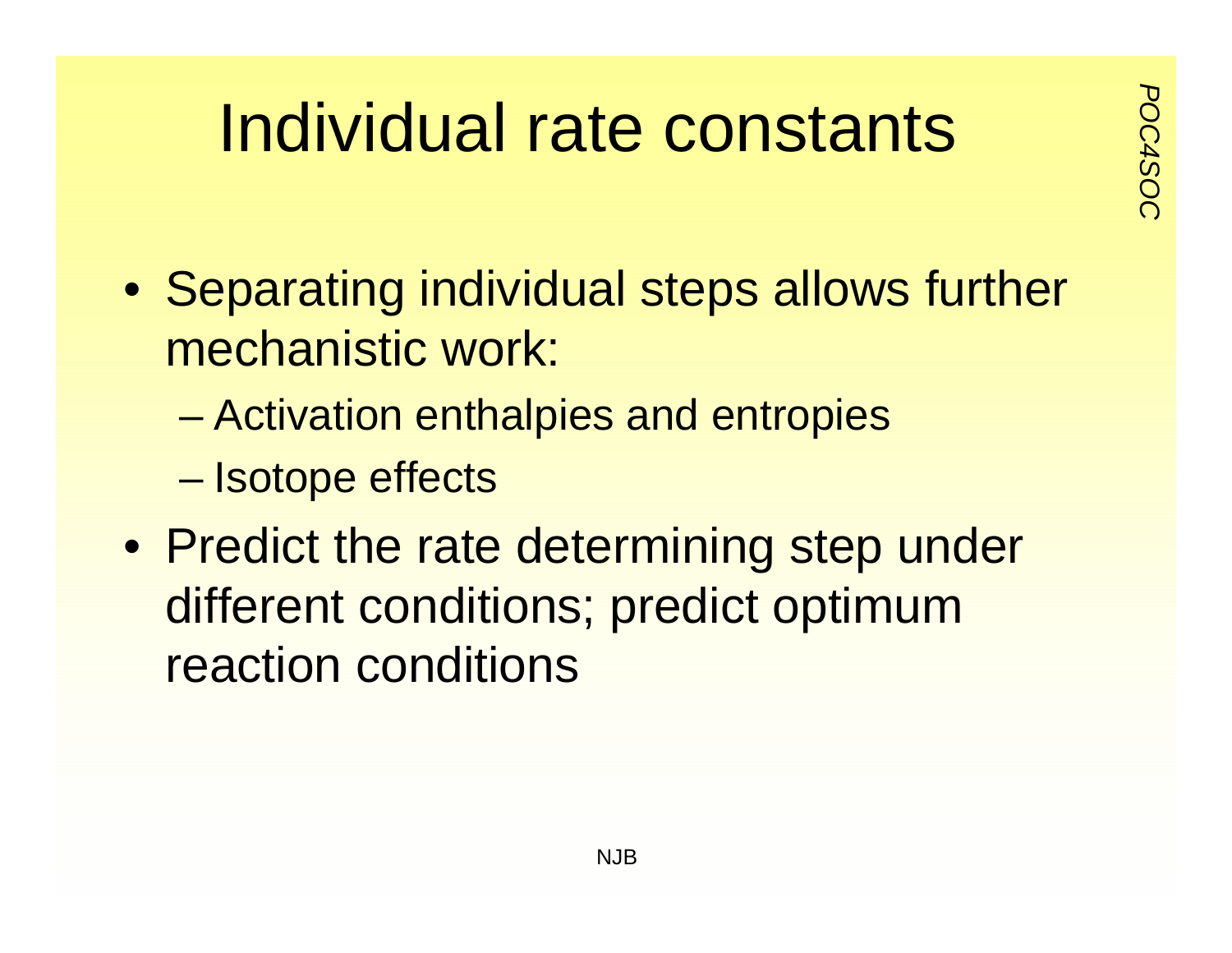# **Notes and warnings**

- Concentrations for NMR experiments under pseudo first order conditions can be very high: is your reactant also the solvent? Does this cause solvent effects?
- Are concentrations as used in, *e.g*., UVvisible experiments relevant for synthetic conditions?
- If you are very successful in optimising your rate determining step, another step may become rate limiting